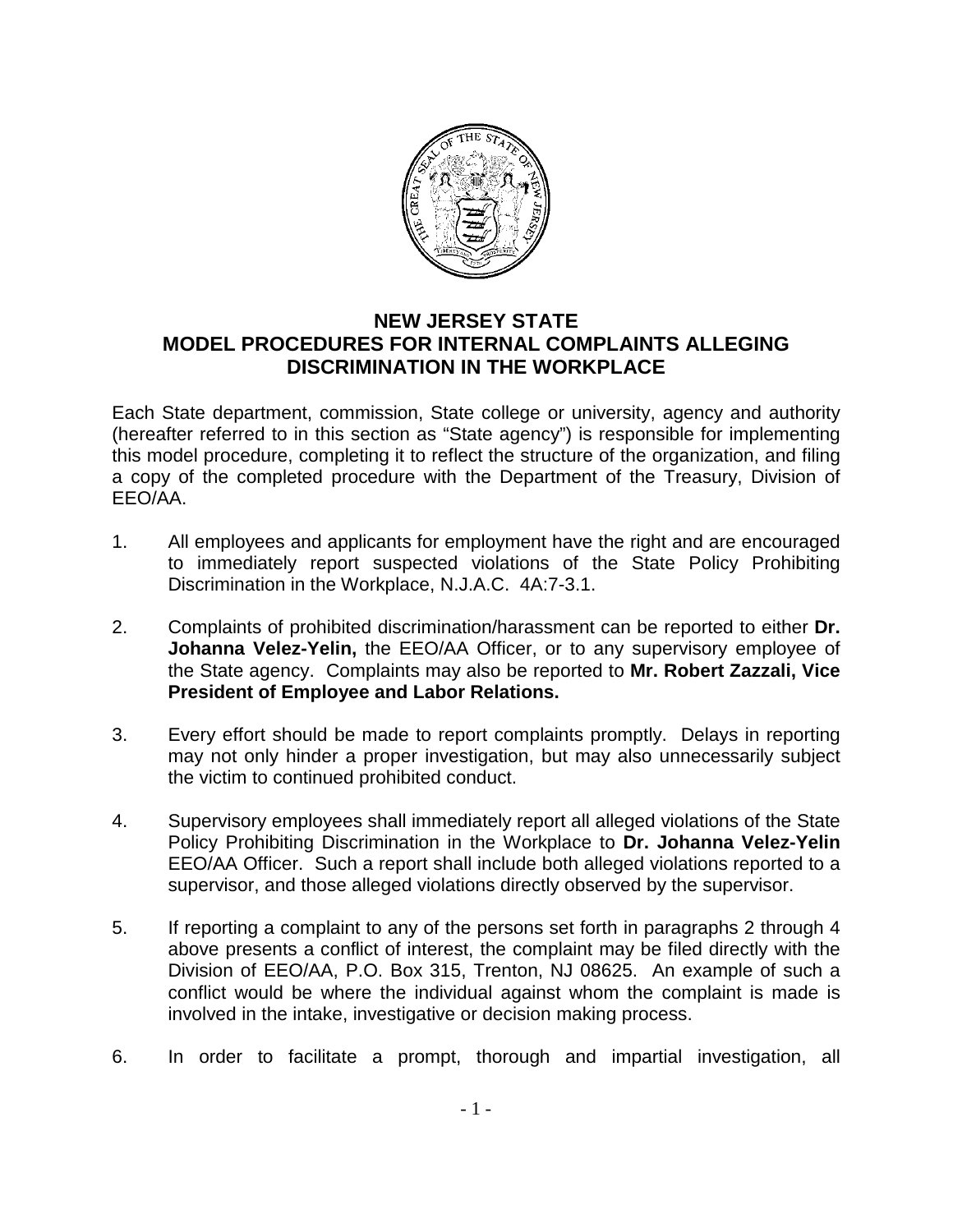complainants are encouraged to submit a Division of EEO/AA Discrimination Complaint Processing Form. An investigation may be conducted whether or not the form is completed.

- 7. Each State agency shall maintain a written record of the discrimination/harassment complaints received. Written records shall be maintained as confidential records to the extent practicable and appropriate. A copy of all complaints (regardless of the format in which submitted) must be submitted to the Department of the Treasury, Division of EEO/AA, by the State agency's EEO/AA Officer, along with a copy of the acknowledgement letter(s) sent to the person(s) who filed the complaint and, if applicable, the complaint notification letter sent to the person(s) against whom the complaint has been filed. If a written complaint has not been filed, the EEO/AA Officer must submit to the Division of EEO/AA a brief summary of the allegations that have been made. Copies of complaints filed with the New Jersey Division on Civil Rights, the U.S. Equal Employment Opportunity Commission, or in court also must be submitted to the Division of EEO/AA.
- 8. During the initial intake of a complaint, the EEO/AA Officer or authorized designee will obtain information regarding the complaint, and determine if interim corrective measures are necessary to prevent continued violations of the State Policy Prohibiting Discrimination in the Workplace.
- 9. At the EEO/AA Officer's discretion, a prompt, thorough, and impartial investigation into the alleged harassment or discrimination will take place.
- 10. An investigatory report will be prepared by the EEO/AA Officer or his or her designee when the investigation is completed. The report will include, at a minimum:

a. A summary of the complaint; b. A summary of the parties' positions; c. A summary of the facts developed through the investigation; and d. An analysis of the allegations and the facts. The investigatory report will be submitted to **Dr. Ali Houshmand, President,** who will issue a final letter of determination to the parties.

- 11. The President will review the investigatory report issued by the EEO/AA Officer or authorized designee, and make a determination as to whether the allegation of a violation of the State Policy Prohibiting Discrimination in the Workplace has been substantiated. If a violation has occurred, the President will determine the appropriate corrective measures necessary to immediately remedy the violation.
- 12. The President will issue a final letter of determination to both the complainant(s) and the person against whom the complaint was filed, setting forth the results of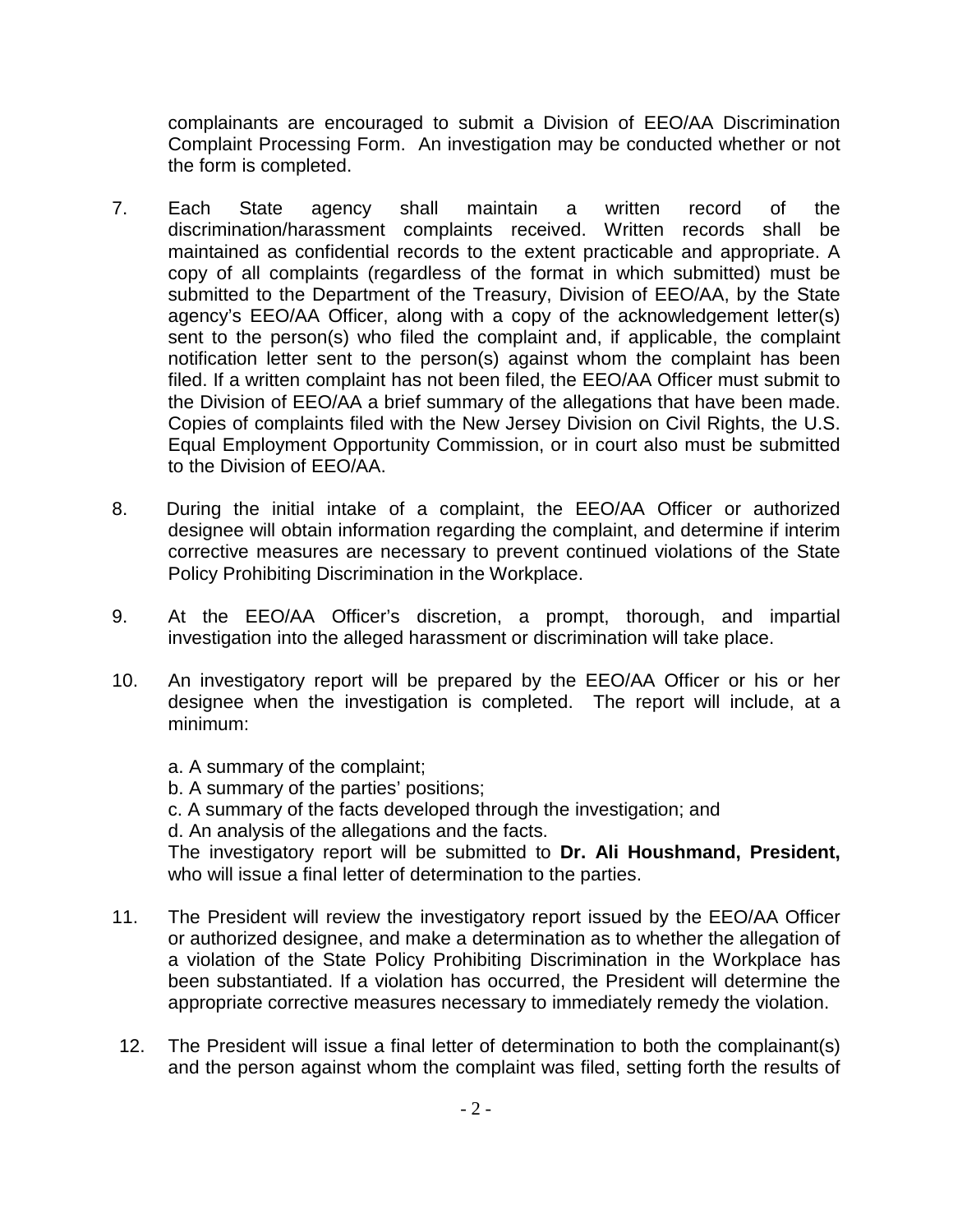the investigation and the right of appeal to the Civil Service Commission, as set forth in Paragraphs 13 and 14, below. To the extent possible, the privacy of all parties involved in the process shall be maintained in the final letter of determination. The Department of the Treasury's Division of EEO/AA shall be furnished with a copy of the final letter of determination.

- a. The letter shall include, at a minimum:
	- 1. A brief summary of the parties' positions;
	- 2. A brief summary of the facts developed during the investigation; and
	- 3. An explanation of the determination, which shall include whether:
		- I. The allegations were either substantiated or not substantiated; and
		- ii. A violation of the State Policy Prohibiting Discrimination in the Workplace did or did not occur.
	- b. The investigation of a complaint shall be completed and a final letter of determination shall be issued no later than 120 days after the initial intake of the complaint referred to in Paragraph 8, above, is completed.
	- c. The time for completion of the investigation and issuance of the final letter of determination may be extended by the State agency head for up to 60 additional days in cases involving exceptional circumstances. The State agency head shall provide the Division of EEO/AA and all parties with written notice of any extension and shall include in the notice an explanation of the exceptional circumstances supporting the extension.
- 13. A complainant who is in the career, unclassified or senior executive service, or who is an applicant for employment, who disagrees with the determination of the President, may submit a written appeal to the, New Jersey Civil Service Commission ("NJCSC"), Division of Merit System Practices and Labor Relations, Written Record Appeals Unit, P.O. Box 312, Trenton, NJ 08625-0312, postmarked or delivered within 20 days of the receipt of the determination from the President. The appeal shall be in writing and include all materials presented by the complainant at the State agency level, the final letter of determination, the reason for the appeal and the specific relief requested. Please be advised that there is a \$20 fee for appeals. Please include a check or money order along with the appeal, payable to NJCSC. Persons receiving public assistance and those qualifying for NJCSC Veterans Preference are exempt from this fee**,** to the Civil Service Commission PO Box 312, Trenton, N.J. 08625.
	- a. Employees filing appeals which raise issues for which there is another specific appeal procedure must utilize those procedures. The Civil Service Commission Chair may require any appeal, which raises issues of alleged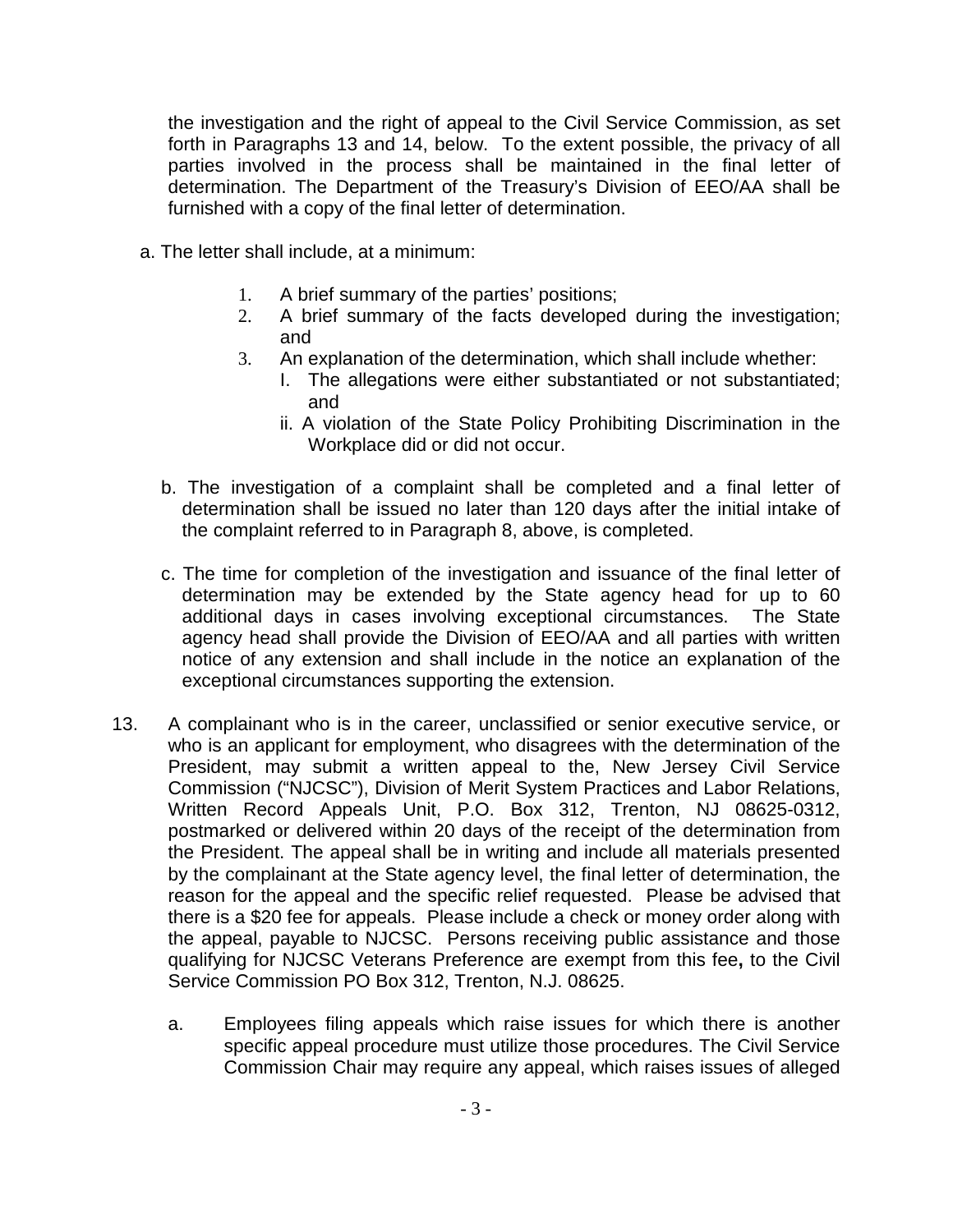discrimination and other issues, such as examination appeals, to be processed using the procedures set forth in this section or a combination of procedures as the Chair deems appropriate. See N.J.A.C. 4A:2-1.7.

- b. The Civil Service Commission shall decide the appeal on a review of the written record or such other proceeding as it deems appropriate. See N.J.A.C. 4A:2-1.1(d).
- c. The appellant shall have the burden of proof in all discrimination appeals brought before the Civil Service Commission.
- 14. In a case where a violation has been substantiated, and no disciplinary action recommended, the party (ies) against whom the complaint was filed may appeal the determination to the Civil Service Commission at the address indicated in Paragraph 13 above, within 20 days of receipt of the final letter of determination by the State agency head or designee.
	- a. The burden of proof shall be on the appellant.
	- b. The appeal shall be in writing and include the final letter of determination, the reason for the appeal, and the specific relief requested.
	- c. If disciplinary action has been recommended in the final letter of determination, the party(ies) charged may appeal using the procedures set forth in N.J.A.C. 4A:2-2 and 3.
- 15. The Division of EEO/AA shall be placed on notice of, and given the opportunity to submit comments on, appeals filed with the Civil Service Commission of decisions on discrimination complaints, regardless of whether or not the complaint was initially filed directly with the Division of EEO/AA.
- 16. Any employee or applicant for employment can file a complaint directly with external agencies that investigate discrimination/harassment charges in addition to utilizing this internal procedure. The time frames for filing complaints with external agencies indicated below are provided for informational purposes only. An individual should contact the specific agency to obtain exact time frames for filing a complaint. The deadlines run from the date of the last incident of alleged discrimination/harassment, not from the date that the final letter of determination is issued by the State agency head or designee.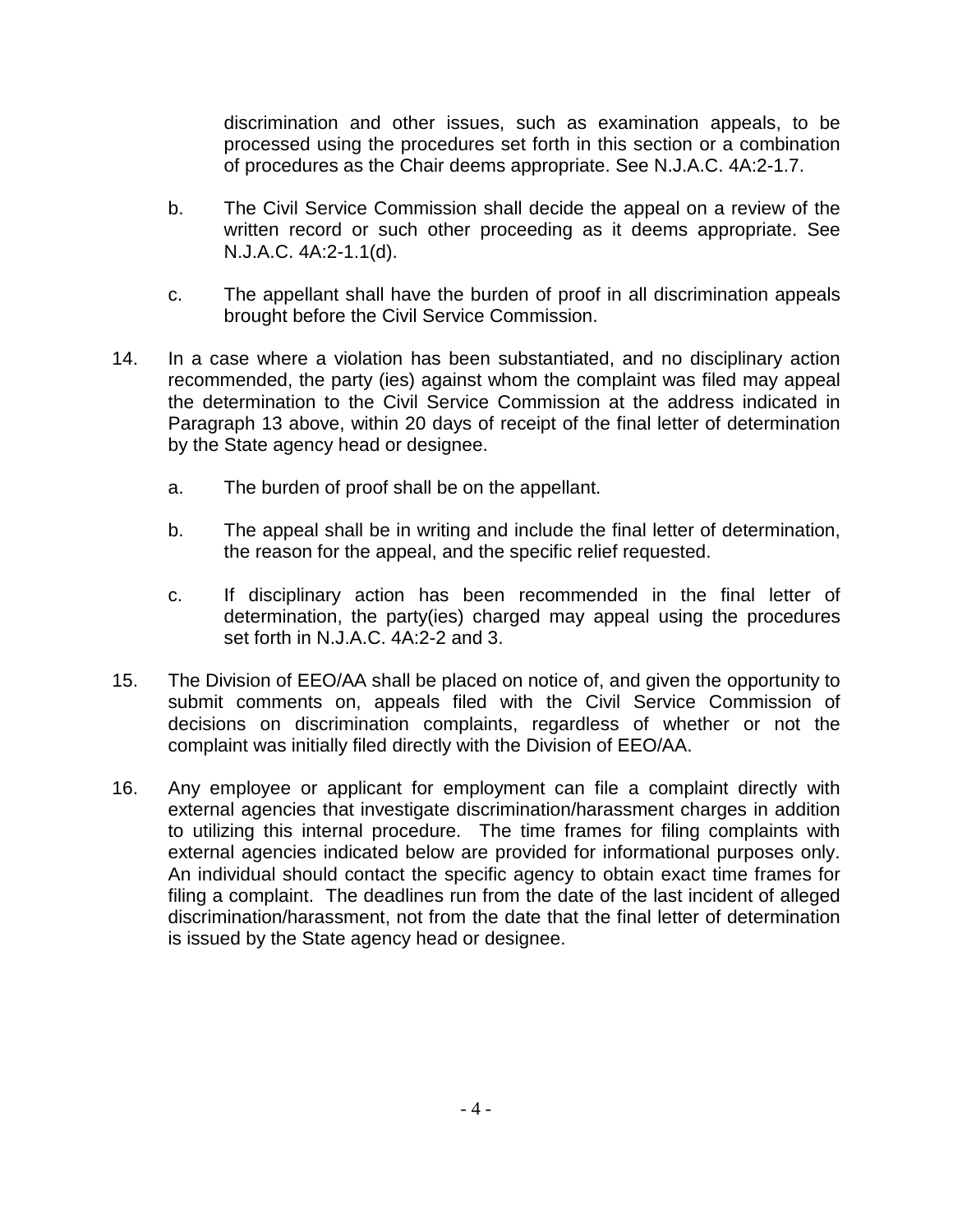Complaints may be filed with the following external agencies:

**Division on Civil Rights N. J. Department of Law & Public Safety (Within 180 days for violation of the discriminatory act)**

Trenton Regional Office 140 East Front Street 6th Floor, P.O. Box 090 Trenton NJ 08625-0090 (609) 292-4605

Newark Regional Office 31 Clinton Street, 3rd floor P.O. Box 46001 Newark, NJ 07102 (973) 648-2700

Atlantic City Office 26 Pennsylvania Avenue 3<sup>rd</sup> Floor Atlantic City, NJ 08401 (609) 441-3100

Camden Regional Office One Port Center, 4<sup>th</sup> Floor 2 Riverside Drive, Suite 402 Camden, NJ 08103 (856) 614-2550

**United States Equal Employment Opportunity Commission (EEOC) (Within 300 days of the discriminatory act) National Call Center – 1 800-669-4000**

\*Newark Area Office One Newark Center, 21<sup>st</sup> Floor Raymond Blvd at McCarter Highway (Rt.21) Newark, New Jersey 07102-5233 (973) 645-4684